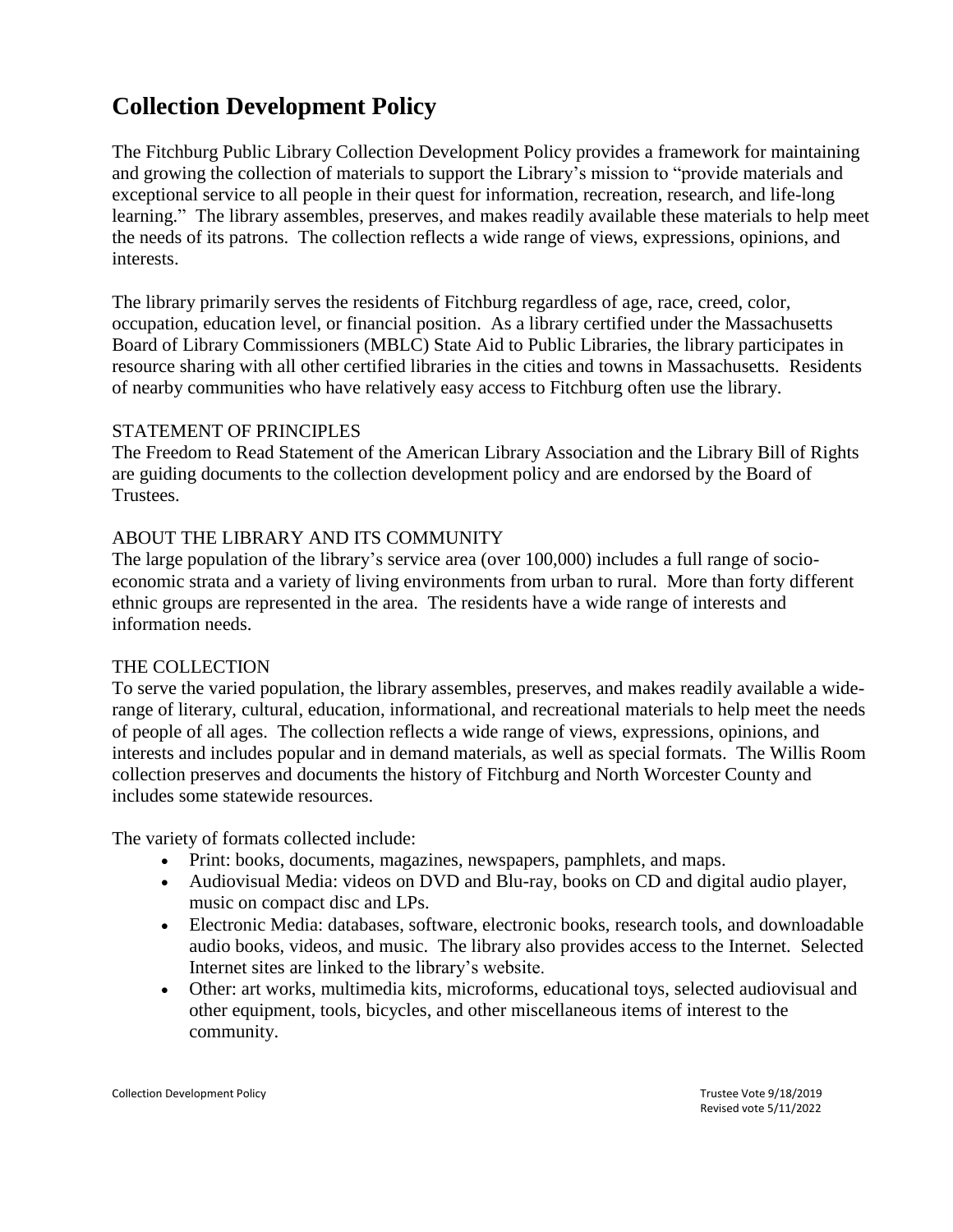# RESPONSIBILTY FOR MATERIALS SELECTION

It is the responsibility of the Board of Library Trustees to establish policies for the selection of library materials consistent with state and federal law. The actual selection of materials is delegated to the library's professional staff and based on the criteria cited above. Designated staff are responsible for specific areas of the collection under the direction of the library Director. The responsibility for selection ultimately rests with the library Director within the framework of policies determined by the Board of Trustees of the Fitchburg Public Library.

# CRITERIA FOR SELECTION

General criteria for selecting library materials are listed below. An item need not meet all of the criteria in order to be acceptable.

- public demand, interest or need;
- contemporary significance, popular interest or permanent value;
- authority and accuracy in presentation;
- scarcity of information in the subject area;
- attention of critics, reviewers, and subject specialists;
- inclusion in indices for public libraries;
- merits of a work in relation to the interests and demands of the public;
- prominence, authority and/or competence of author, creator or publisher;
- timeliness of material;
- relation to existing collections;
- statement of challenging, original, or alternative point of view;
- authenticity of historical, regional or social setting;
- price, format, and ease of use;
- accessibility for multiple electronic formats.

The needs of the service area are constantly changing and the process of assessing these needs is continuous. Patrons contribute to this process by recommending materials for purchase. Staff monitor titles that are reserved by the public and subject areas which receive the heaviest use, as well as keep aware of trends, and needs in the community. Materials are not excluded from the collection solely because of frankness of expression or detail.

# SELF-PUBLISHED MATERIALS

Self-published books or other materials created by local authors or producers who wish to donate a copy will undergo the same evaluation process as all other library materials.

# COLLECTION MAINTENANCE

Professional library staff regularly review items in the collection to ensure that they continue to meet customers' needs. Materials that are worn, obsolete, or unused, old editions, or unnecessarily duplicated items are removed. It is the responsibility of professional staff to assess the need for replacing materials that are damaged, destroyed or lost. Items are not automatically replaced. Decisions are based on need, demand, and budget.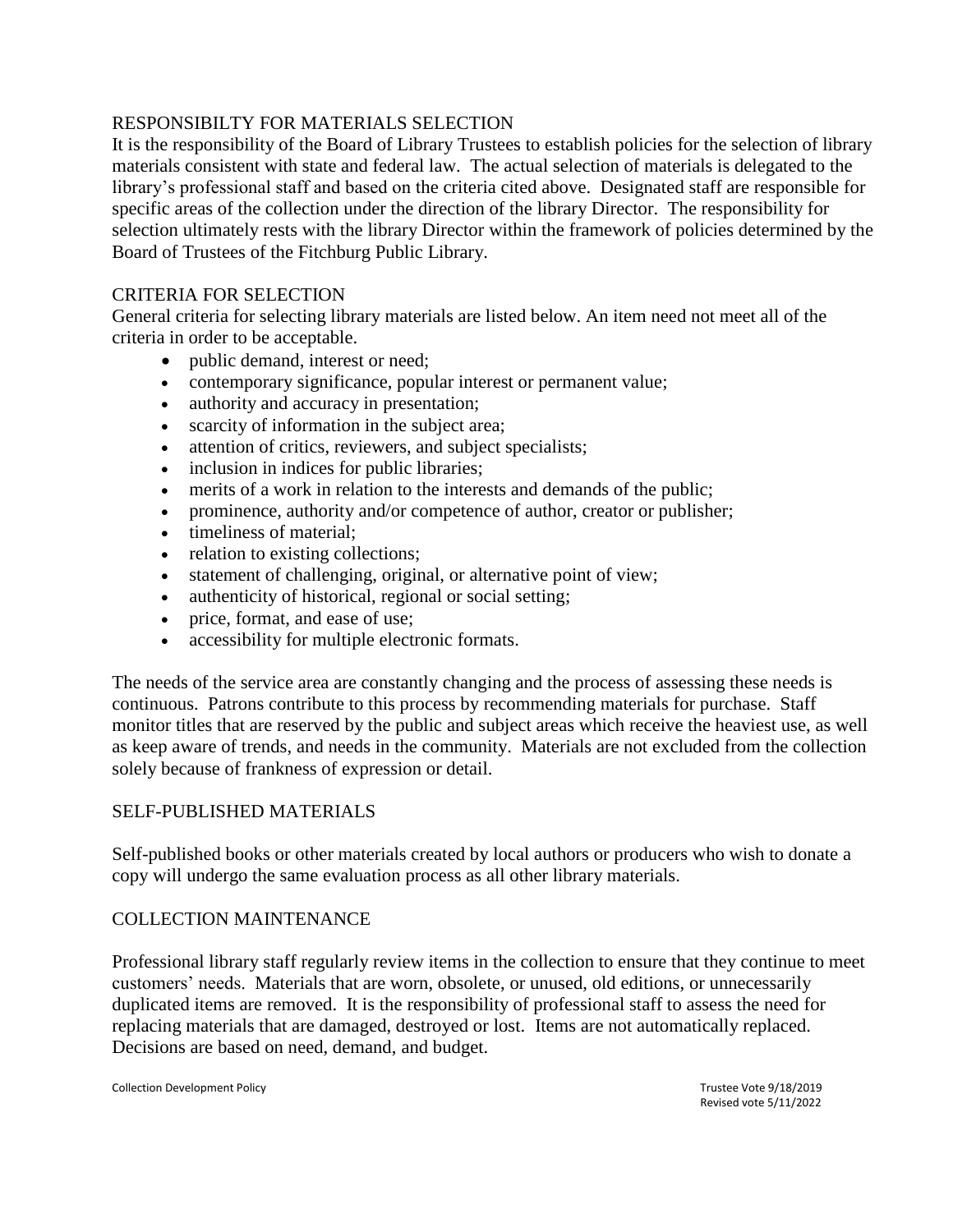While the same criteria used for selection are considered in removing materials from the collection, lack of use by the public, and outdated information, are prime considerations. Selection and retention criteria may vary for specific areas of the collection and for various types of materials.

#### ACCESS TO LIBRARY MATERIALS

Because of the diversity of library users, it is almost inevitable that materials selected to serve the needs, interests, or tastes of one group may be of no interest to, be repugnant to, or inappropriate for another segment of the library-using public.

Responsibility for children's reading, listening, or viewing material rest solely with their parents or legal guardians. In particular, the selection of materials for the adult collection is not restricted by the possibility that children or adolescents may obtain materials considered inappropriate by their own parents or legal guardians.

The library will not remove from its collection items that meet its selection criteria. It will, however, review the selection of materials to determine whether existing policies have been followed correctly. In all cases involving free access to and selection of materials, the staff and trustees are guided by the Freedom to Read Statement and the Library Bill of Rights of the American Library Association adopted by the Library Board of Trustees.

# STORAGE OF THE COLLECTION

The library allows open access to all materials. For convenience of administration, however, materials that would suffer from damage or theft, are little-used, or require special handling, are stored in the closed stacks. Materials are not stored in these areas because they are controversial or offensive to some library patrons.

The library does not characterize library materials by labels or other devices which by intention or effect prejudice the library user against particular items.

#### REQUEST FOR RECONSIDERATION OF MATERIALS

In accordance with the Freedom to Read Statement and the Library Bill of Rights, a wide variety of books and other materials is made available to the public. Requests to remove materials will be considered within the context of the policies set forth in this document. Any Fitchburg resident who wishes to request that a specific item be reconsidered for inclusion in the collection of materials is asked to complete and sign the Request for Reconsideration Form, available at the Information Desk. The form will be forwarded to the librarians who select materials. The librarians will consider the request in a timely fashion, in consultation with the Director. The questioned material will be reviewed, in its entirety, and once a decision has been made regarding the retention or removal of the material, a letter will be sent to the person, explaining the decision. If the person indicates dissatisfaction with the resolution, he/she may appeal to the Library Board of Trustees. At their next board meeting the Board will reconsider the decision based on whether or not the particular item conforms to the Board-approved Collection Development Policy, as outlined in the "Criteria for Selection" above.

#### REQUEST FOR RECONSIDERATION OF A PROGRAM

The library's philosophy of open access to information and ideas extends to library programming. In accordance with the Library Bill of Rights, a wide variety of programs are offered at the library by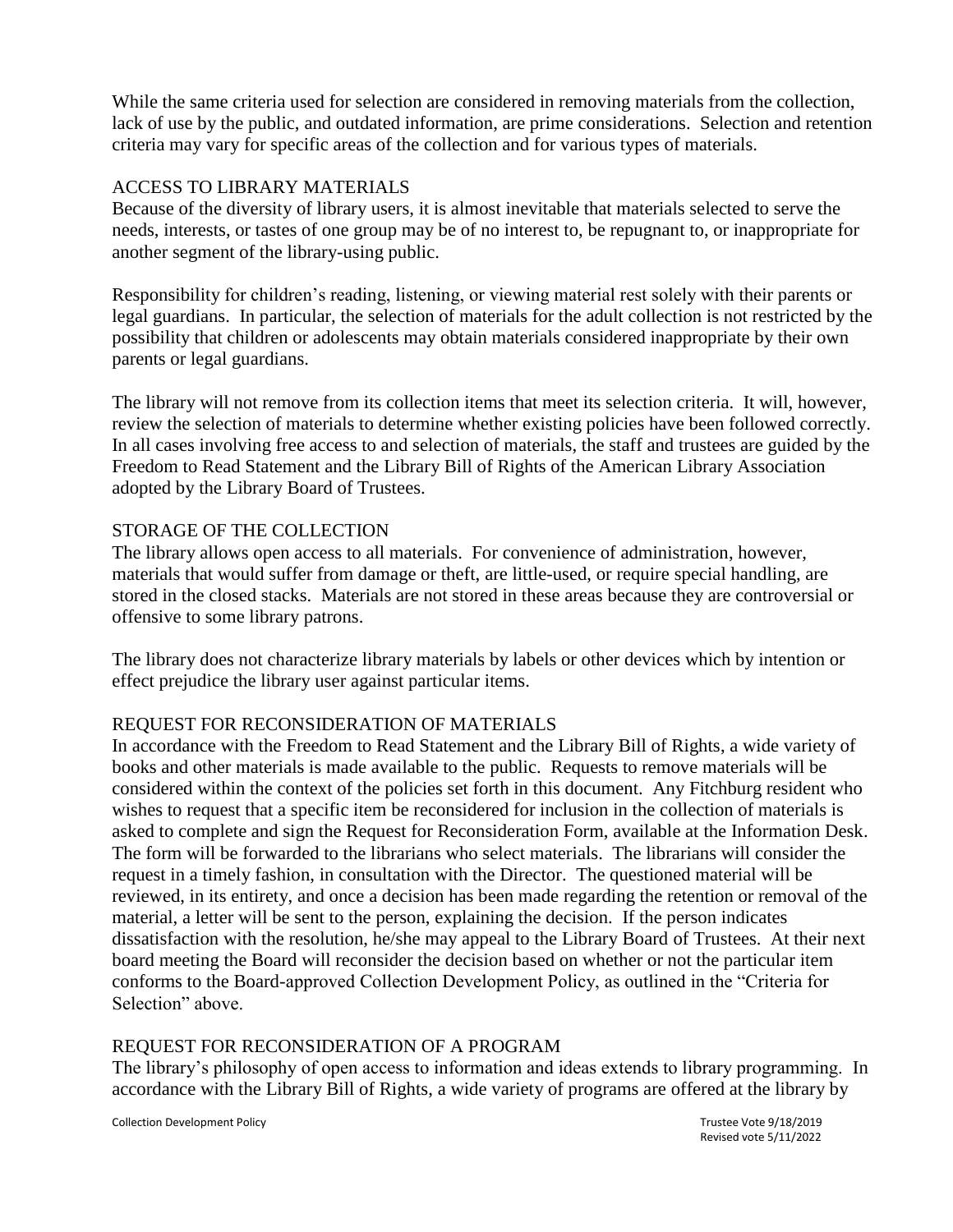the Library and by outside groups. Library sponsorship of a program does not constitute an endorsement of the content of the program or the views expressed by participants, and program topics, speakers, and resources are not excluded from programs because of possible controversy. Programs which are of interest to varied members of the community are scheduled in accordance with our meeting room use policy. Because of the diversity of library users, it is almost inevitable that programs presented to serve the needs or interests of one group may be of no interest to, be repugnant to, or inappropriate for another segment of the library-using public.

Requests to cancel a program will be considered within the context of the Library Bill of Rights. Fitchburg resident who wishes to request that a specific program be reconsidered is asked to complete and sign the Request for Reconsideration Form, available at the Information Desk. The form will be forwarded to the library director. The Director will consider the request in consultation with the chair of the Board of Trustees. The questioned program will be reviewed, in its entirety, and once a decision has been made regarding the retention or cancellation of the program, a letter will be sent to the person, explaining the decision. If the person indicates dissatisfaction with the resolution, he/she may appeal to the Library Board of Trustees. The Board will reconsider the decision based on whether or not the particular item conforms to the Board-approved Library Bill of Rights.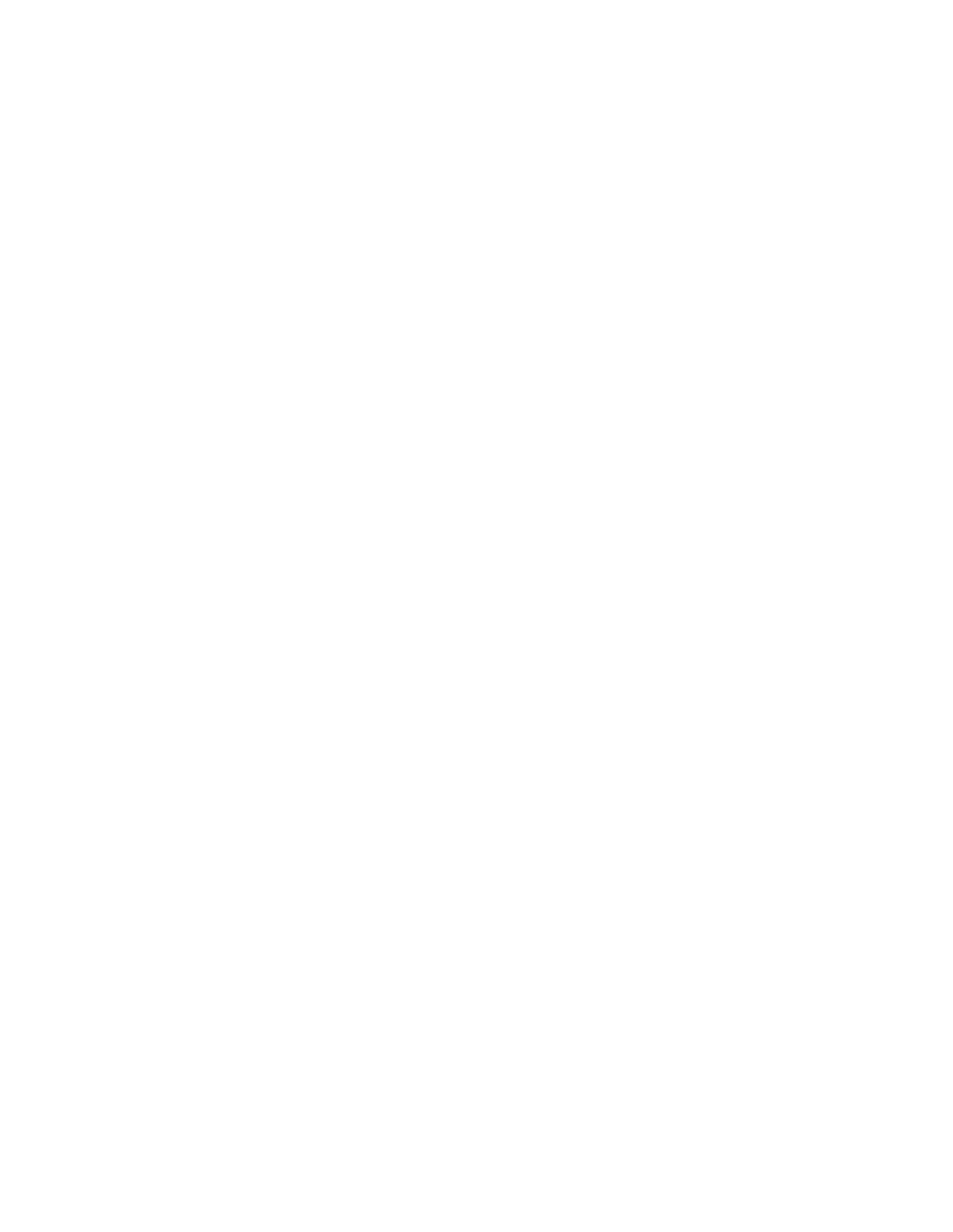# The Freedom to Read Statement

The freedom to read is essential to our democracy. It is continuously under attack. Private groups and public authorities in various parts of the country are working to remove or limit access to reading materials, to censor content in schools, to label "controversial" views, to distribute lists of "objectionable" books or authors, and to purge libraries. These actions apparently rise from a view that our national tradition of free expression is no longer valid; that censorship and suppression are needed to counter threats to safety or national security, as well as to avoid the subversion of politics and the corruption of morals. We, as individuals devoted to reading and as librarians and publishers responsible for disseminating ideas, wish to assert the public interest in the preservation of the freedom to read.

Most attempts at suppression rest on a denial of the fundamental premise of democracy: that the ordinary individual, by exercising critical judgment, will select the good and reject the bad. We trust Americans to recognize propaganda and misinformation, and to make their own decisions about what they read and believe. We do not believe they are prepared to sacrifice their heritage of a free press in order to be "protected" against what others think may be bad for them. We believe they still favor free enterprise in ideas and expression.

These efforts at suppression are related to a larger pattern of pressures being brought against education, the press, art and images, films, broadcast media, and the Internet. The problem is not only one of actual censorship. The shadow of fear cast by these pressures leads, we suspect, to an even larger voluntary curtailment of expression by those who seek to avoid controversy or unwelcome scrutiny by government officials.

Such pressure toward conformity is perhaps natural to a time of accelerated change. And yet suppression is never more dangerous than in such a time of social tension. Freedom has given the United States the elasticity to endure strain. Freedom keeps open the path of novel and creative solutions, and enables change to come by choice. Every silencing of a heresy, every enforcement of an orthodoxy, diminishes the toughness and resilience of our society and leaves it the less able to deal with controversy and difference.

Now as always in our history, reading is among our greatest freedoms. The freedom to read and write is almost the only means for making generally available ideas or manners of expression that can initially command only a small audience. The written word is the natural medium for the new idea and the untried voice from which come the original contributions to social growth. It is essential to the extended discussion that serious thought requires, and to the accumulation of knowledge and ideas into organized collections.

We believe that free communication is essential to the preservation of a free society and a creative culture. We believe that these pressures toward conformity present the danger of limiting the range and variety of inquiry and expression on which our democracy and our culture depend. We believe that every American community must jealously guard the freedom to publish and to circulate, in order to preserve its own freedom to read. We believe that publishers and librarians have a profound responsibility to give validity to that freedom to read by making it possible for the readers to choose freely from a variety of offerings.

Collection Development Policy Trustee Vote 9/18/2019

Revised vote 5/11/2022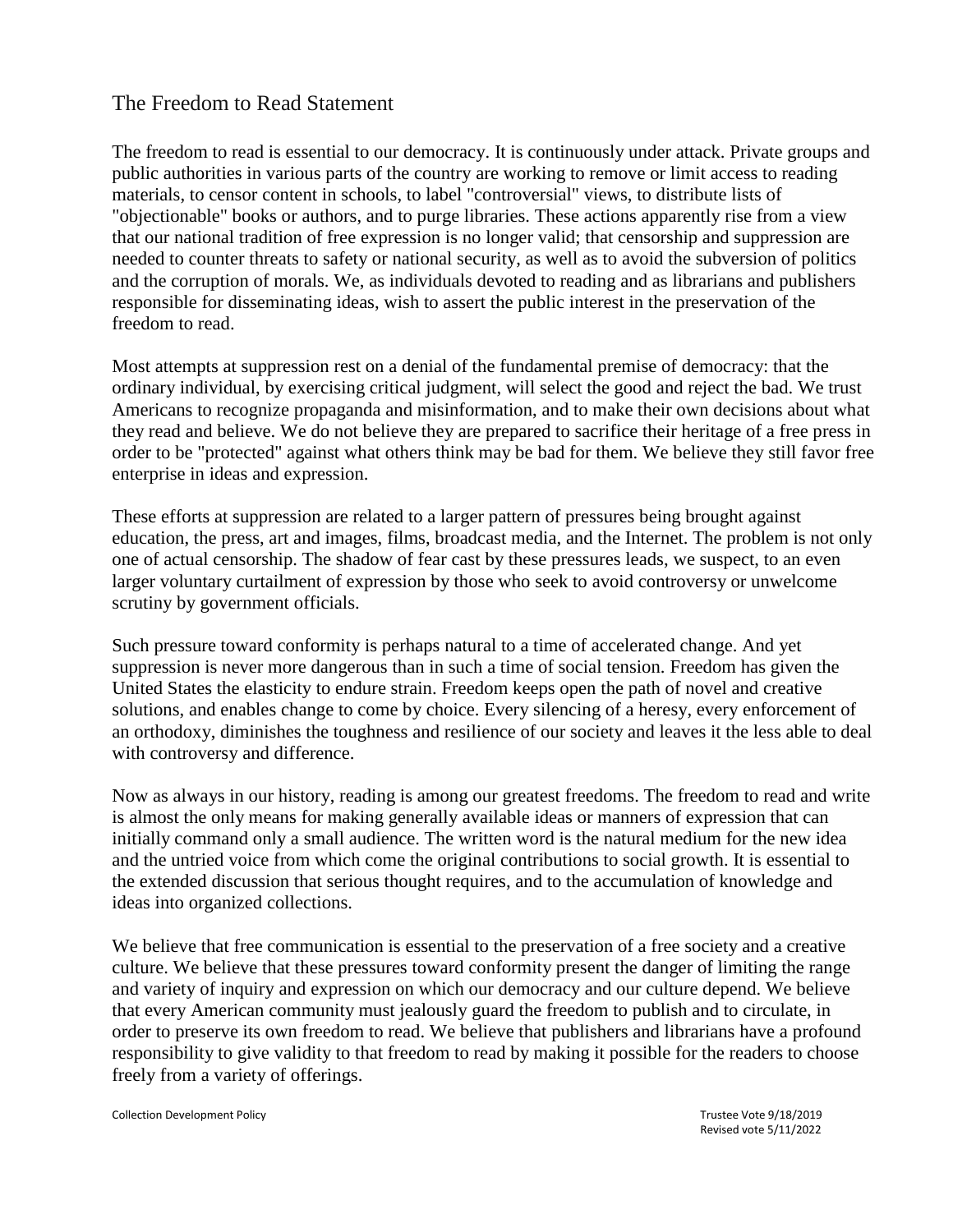The freedom to read is guaranteed by the Constitution. Those with faith in free people will stand firm on these constitutional guarantees of essential rights and will exercise the responsibilities that accompany these rights.

We therefore affirm these propositions:

1. *It is in the public interest for publishers and librarians to make available the widest diversity of views and expressions, including those that are unorthodox, unpopular, or considered dangerous by the majority.*

Creative thought is by definition new, and what is new is different. The bearer of every new thought is a rebel until that idea is refined and tested. Totalitarian systems attempt to maintain themselves in power by the ruthless suppression of any concept that challenges the established orthodoxy. The power of a democratic system to adapt to change is vastly strengthened by the freedom of its citizens to choose widely from among conflicting opinions offered freely to them. To stifle every nonconformist idea at birth would mark the end of the democratic process. Furthermore, only through the constant activity of weighing and selecting can the democratic mind attain the strength demanded by times like these. We need to know not only what we believe but why we believe it.

2. *Publishers, librarians, and booksellers do not need to endorse every idea or presentation they make available. It would conflict with the public interest for them to establish their own political, moral, or aesthetic views as a standard for determining what should be published or circulated.*

Publishers and librarians serve the educational process by helping to make available knowledge and ideas required for the growth of the mind and the increase of learning. They do not foster education by imposing as mentors the patterns of their own thought. The people should have the freedom to read and consider a broader range of ideas than those that may be held by any single librarian or publisher or government or church. It is wrong that what one can read should be confined to what another thinks proper.

- 3. It is contrary to the public interest for publishers or librarians to bar access to writings on the *basis of the personal history or political affiliations of the author.* No art or literature can flourish if it is to be measured by the political views or private lives of its creators. No society of free people can flourish that draws up lists of writers to whom it will not listen, whatever they may have to say.
- 4. There is no place in our society for efforts to coerce the taste of others, to confine adults to the *reading matter deemed suitable for adolescents, or to inhibit the efforts of writers to achieve artistic expression.*

To some, much of modern expression is shocking. But is not much of life itself shocking? We cut off literature at the source if we prevent writers from dealing with the stuff of life. Parents and teachers have a responsibility to prepare the young to meet the diversity of experiences in life to which they will be exposed, as they have a responsibility to help them learn to think critically for themselves. These are affirmative responsibilities, not to be discharged simply by preventing them from reading works for which they are not yet prepared. In these matters values differ, and values cannot be legislated; nor can machinery be devised that will suit the demands of one group without limiting the freedom of others.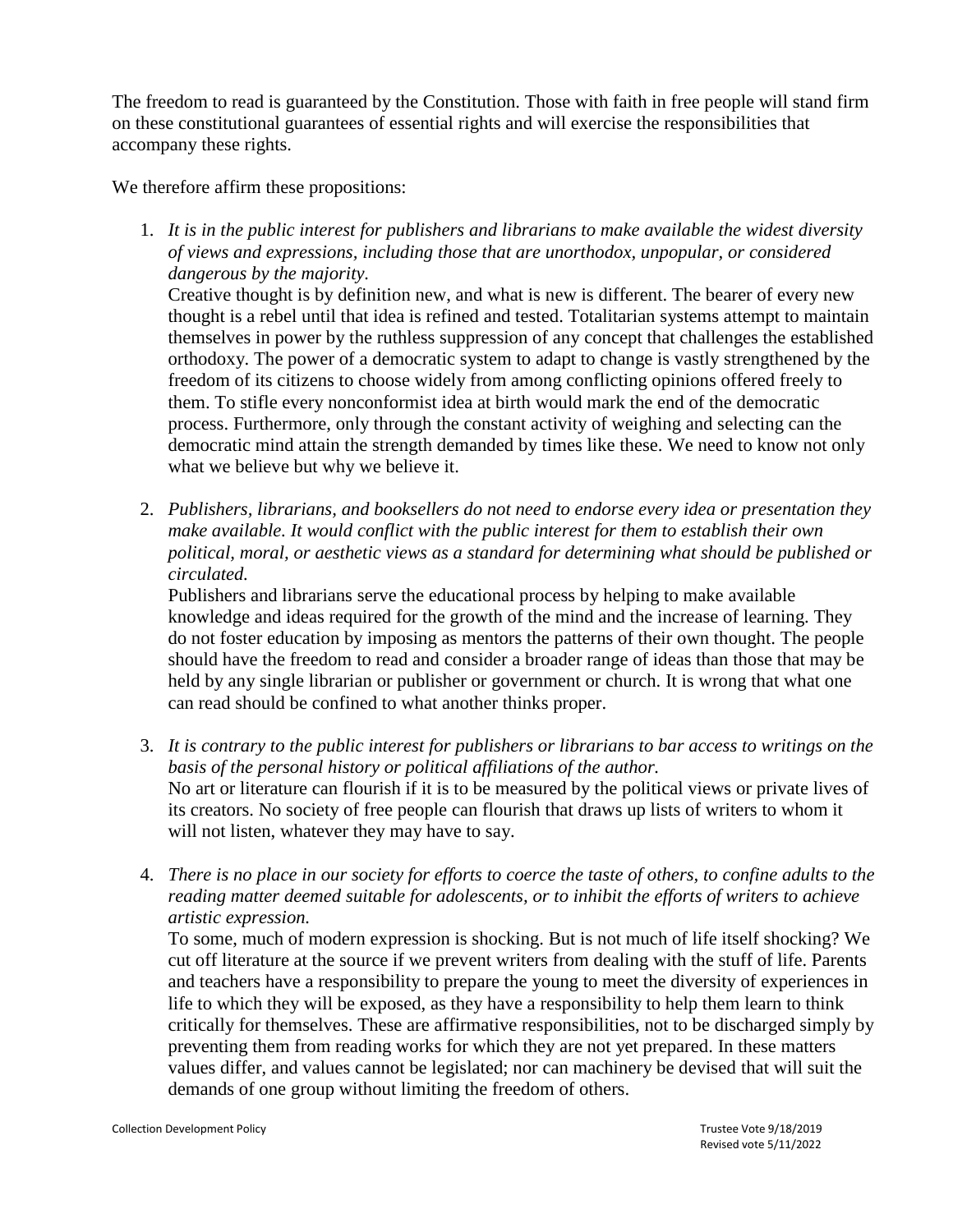- 5. *It is not in the public interest to force a reader to accept the prejudgment of a label characterizing any expression or its author as subversive or dangerous.* The ideal of labeling presupposes the existence of individuals or groups with wisdom to determine by authority what is good or bad for others. It presupposes that individuals must be directed in making up their minds about the ideas they examine. But Americans do not need others to do their thinking for them.
- 6. *It is the responsibility of publishers and librarians, as guardians of the people's freedom to read, to contest encroachments upon that freedom by individuals or groups seeking to impose their own standards or tastes upon the community at large; and by the government whenever it seeks to reduce or deny public access to public information.*

It is inevitable in the give and take of the democratic process that the political, the moral, or the aesthetic concepts of an individual or group will occasionally collide with those of another individual or group. In a free society individuals are free to determine for themselves what they wish to read, and each group is free to determine what it will recommend to its freely associated members. But no group has the right to take the law into its own hands, and to impose its own concept of politics or morality upon other members of a democratic society. Freedom is no freedom if it is accorded only to the accepted and the inoffensive. Further, democratic societies are more safe, free, and creative when the free flow of public information is not restricted by governmental prerogative or self-censorship.

7. *It is the responsibility of publishers and librarians to give full meaning to the freedom to read by providing books that enrich the quality and diversity of thought and expression. By the exercise of this affirmative responsibility, they can demonstrate that the answer to a "bad" book is a good one, the answer to a "bad" idea is a good one.*

The freedom to read is of little consequence when the reader cannot obtain matter fit for that reader's purpose. What is needed is not only the absence of restraint, but the positive provision of opportunity for the people to read the best that has been thought and said. Books are the major channel by which the intellectual inheritance is handed down, and the principal means of its testing and growth. The defense of the freedom to read requires of all publishers and librarians the utmost of their faculties, and deserves of all Americans the fullest of their support.

We state these propositions neither lightly nor as easy generalizations. We here stake out a lofty claim for the value of the written word. We do so because we believe that it is possessed of enormous variety and usefulness, worthy of cherishing and keeping free. We realize that the application of these propositions may mean the dissemination of ideas and manners of expression that are repugnant to many persons. We do not state these propositions in the comfortable belief that what people read is unimportant. We believe rather that what people read is deeply important; that ideas can be dangerous; but that the suppression of ideas is fatal to a democratic society. Freedom itself is a dangerous way of life, but it is ours.

"The Freedom to Read Statement", American Library Association, July 26, 2006. http://www.ala.org/advocacy/intfreedom/freedomreadstatement (Accessed December 21, 2017) Document ID: aaac95d4-2988-0024-6573-10a5ce6b21b2

Collection Development Policy Trustee Vote 9/18/2019

Revised vote 5/11/2022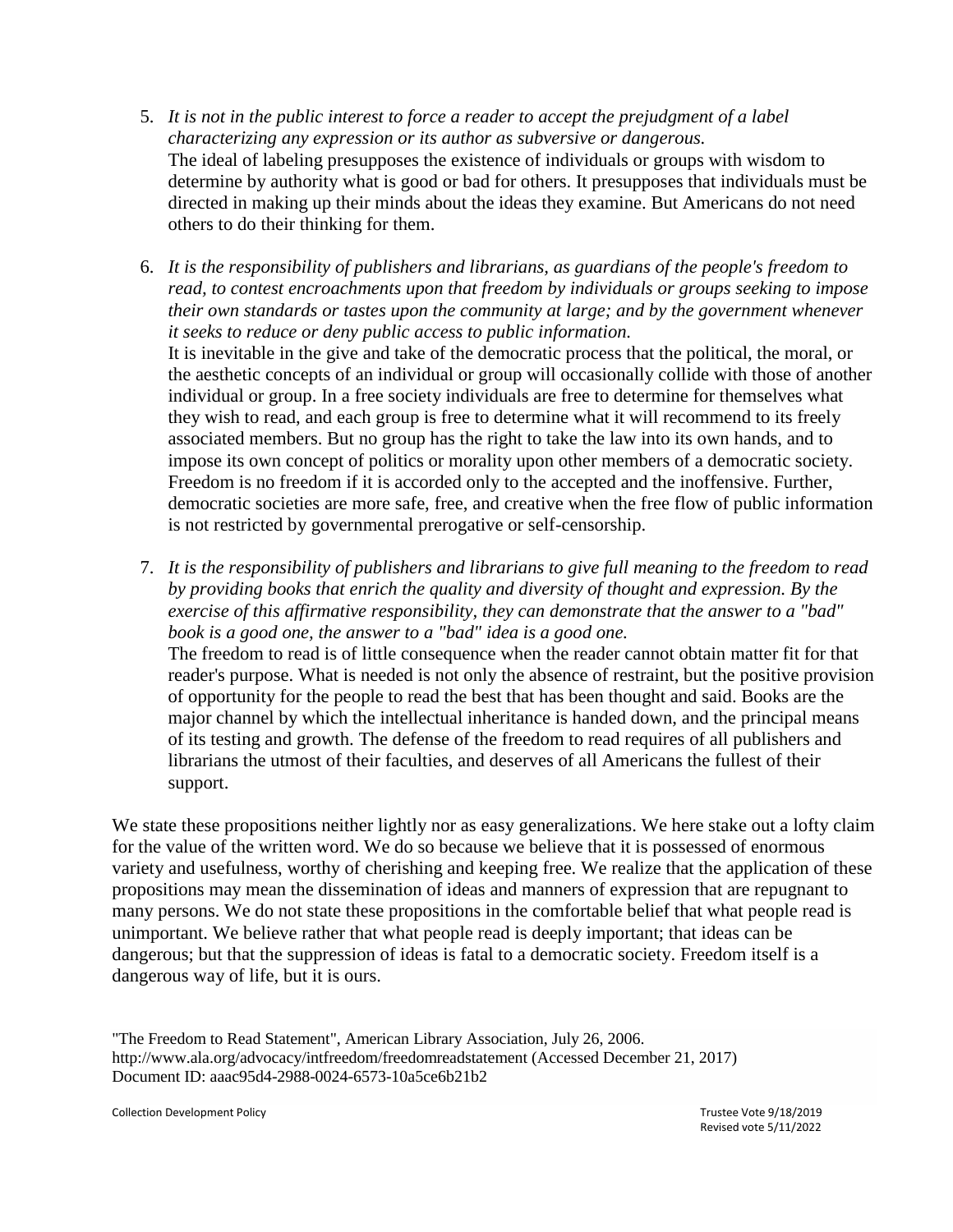# LIBRARY BILL OF RIGHTS

The American Library Association affirms that all libraries are forums for information and ideas, and that the following basic policies should guide their services.

- I. Books and other library resources should be provided for the interest, information, and enlightenment of all people of the community the library serves. Materials should not be excluded because of the origin, background, or views of those contributing to their creation.
- II. Libraries should provide materials and information presenting all points of view on current and historical issues. Materials should not be proscribed or removed because of partisan or doctrinal disapproval.
- III. Libraries should challenge censorship in the fulfillment of their responsibility to provide information and enlightenment.
- IV. Libraries should cooperate with all persons and groups concerned with resisting abridgment of free expression and free access to ideas.
- V. A person's right to use a library should not be denied or abridged because of origin, age, background, or views.
- VI. Libraries which make exhibit spaces and meeting rooms available to the public they serve should make such facilities available on an equitable basis, regardless of the beliefs or affiliations of individuals or groups requesting their use.

Although the Articles of the *Library Bill of Rights* are unambiguous statements of basic principles that should govern the service of all libraries, questions do arise concerning application of these principles to specific library practices. See the documents designated by the Intellectual Freedom Committee as Interpretations of the Library Bill of Rights.

"Library Bill of Rights", American Library Association, June 30, 2006. http://www.ala.org/advocacy/intfreedom/librarybill (Accessed December 21, 2017) Document ID: 669fd6a3-8939-3e54-7577-996a0a3f8952

"Interpretations of the Library Bill of Rights", American Library Association, July 30, 2007. http://www.ala.org/advocacy/intfreedom/librarybill/interpretations (Accessed March 7, 2022) Document ID: 066677f2-3938-cbb4-7dba-2edff70d279b